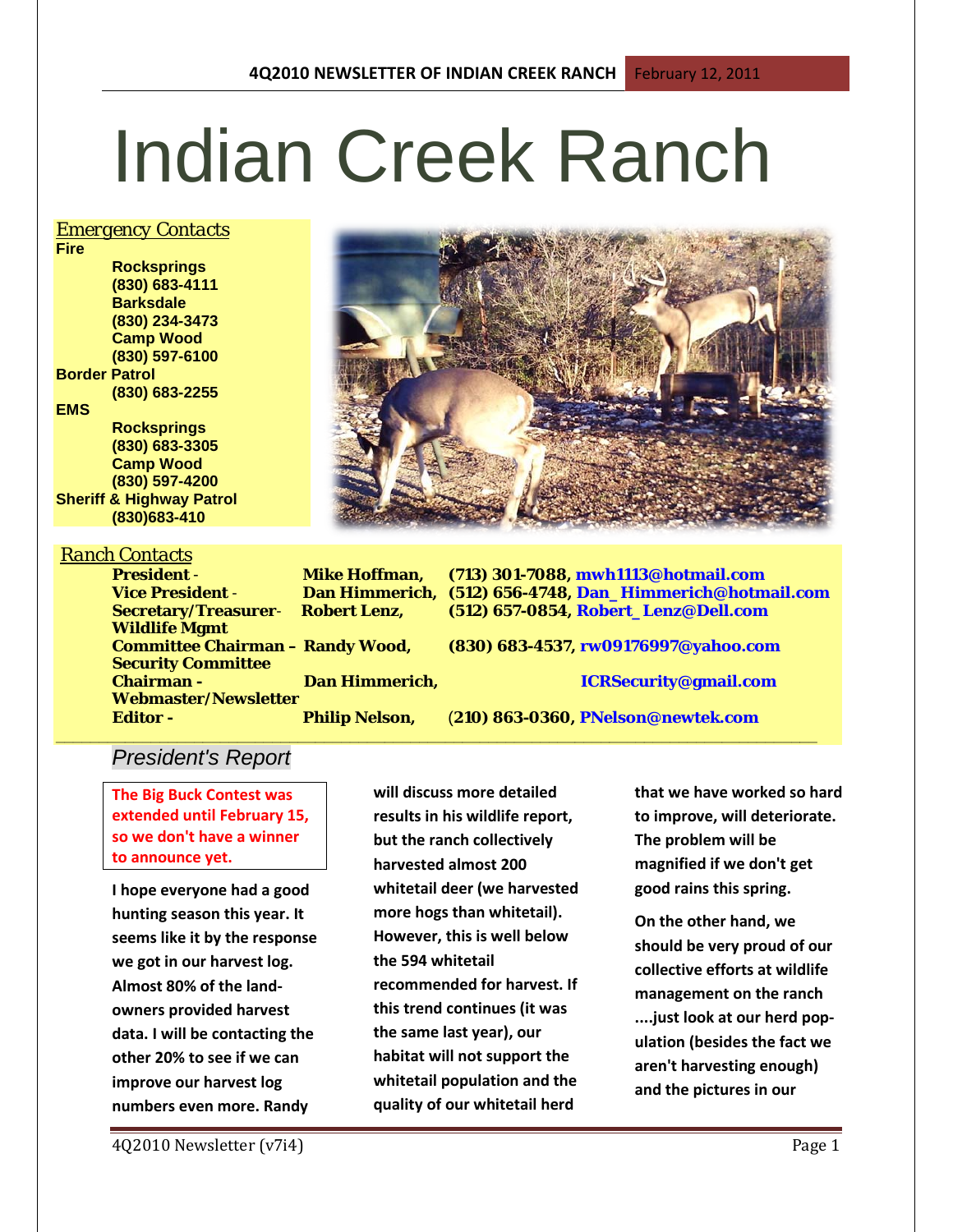#### **4Q2010 NEWSLETTER OF INDIAN CREEK RANCH February 12, 2011**



**newsletters over the last several years. Our herd quality has continued to improve. I will work with the wildlife committee to discuss and recommend ways to maintain our herd quality and address our overpopulation problem.**

**By now you should have submitted your Annual reports to the Edwards County Appraisal District. If you are denied your agricultural valuation, please let me know.**

## *Vice President's Report*



**Although hunting season is now over, we still need to maintain our vigilance on ranch security.**

**January through April seems to be a very high traffic period for** 

**We are in excellent shape as far as our 2010 budget is concerned. We ended the year with a nice surplus, which we will carry over into 2011. With our recent freeze, we may use up that surplus very quickly. Without rains, our roads seem to be in decent shape, but some areas that were not deemed high priority in 2010 may need some work in 2011.**

**Invoices for 2011 Association dues are being sent out. Please pay them promptly.**

**I would like to thank those landowners that provide me with pictures for our** 

*\_\_\_\_\_\_\_\_\_\_\_\_\_\_\_\_\_\_\_\_\_\_\_\_\_\_\_\_\_\_\_\_\_\_\_\_\_\_\_\_\_\_\_\_\_\_\_\_\_\_\_\_\_\_\_\_\_\_\_\_* **illegals returning to the US. In fact we are seeing an increased presence of Border Control agents on the ranch indicating they are looking for illegal immigrants. This is a reminder to make sure your cabins are properly secured and don't leave items in your cabins that might encourage them to break in (like guns). Report any sightings and vandalism to local authorities, and challenge those people that you see on the ranch that are not familiar.** 

> **Our contractor lock system seems to be working well. However there are still**

**newsletter...I am sure everyone appreciates seeing some of the wonderful wildlife we are enjoying out on the ranch. Send in pictures of the deer you have harvested this year. I would really like to see them!**

**Good Luck turkey hunting,**

**Mike**



**occasions when the main gate is being left open. Please close and lock the gate when entering/leaving the ranch.**

**You probably get tired of hearing it, but close your valves when you leave the ranch. We are still having problems with our large storage tanks being emptied because someone developed a leak in their lines and left their main valve open when they left the ranch.**

**A few days ago, Mike Hoffman sent an email to the**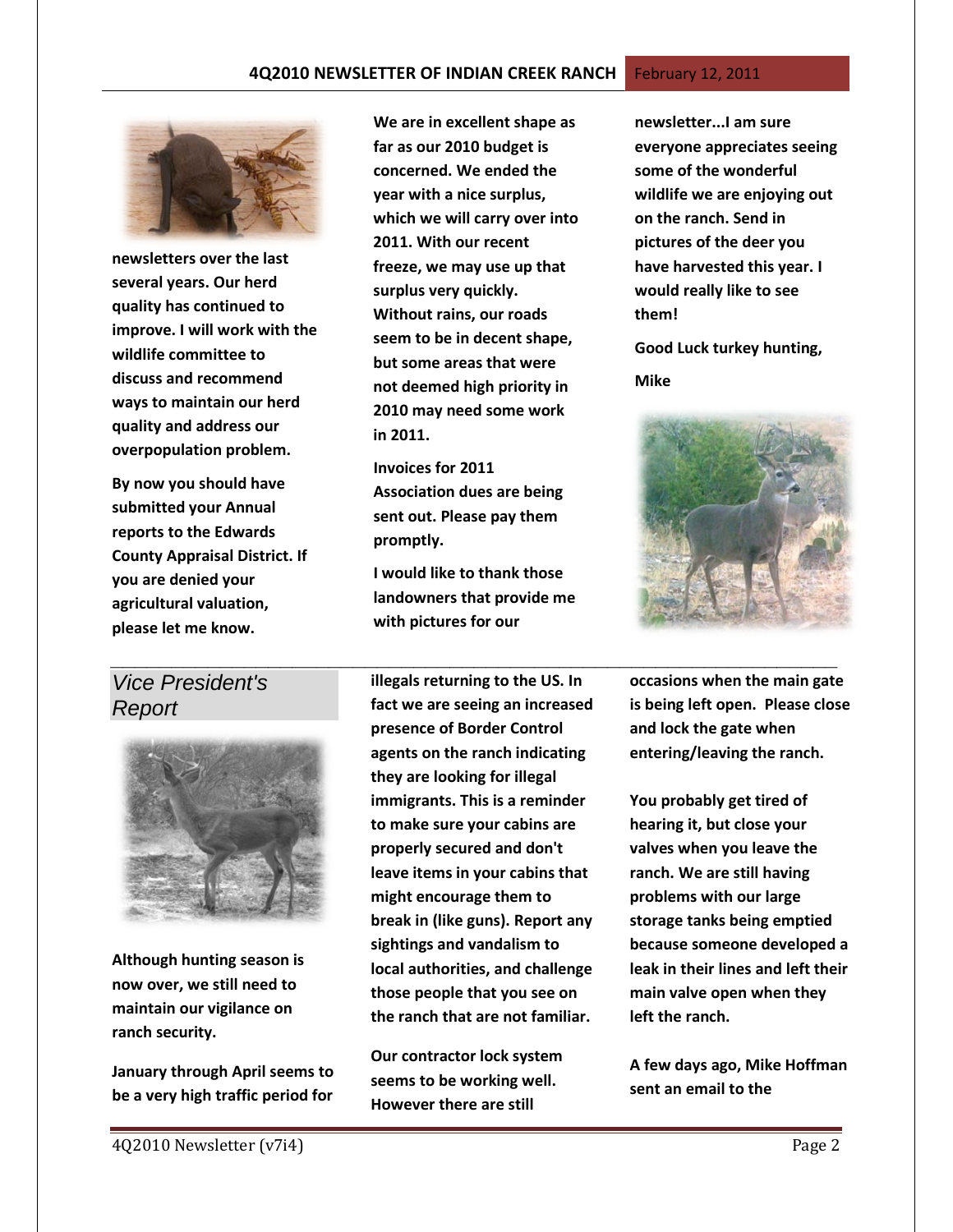#### **4Q2010 NEWSLETTER OF INDIAN CREEK RANCH** February 12, 2011





**membership requesting that everyone walk their entire water system before turning on the association valve to fill their tanks. A few things to look for:**

**1) Look inside your tanks. The commonly used PVC structure for the float valve is particularly susceptible to freeze damage.**

**2) Inspect the joints connecting your lines to your troughs, separation and stripping of threads by ice expansion can create slow leaks that will drain your tanks over time.**

**3) Turn all valves on and off. Sometimes there are cracks in the housing that aren't immediately noticeable until the valve is actuated**

**4) Inspect your entire line. While the black poly pipe is quite resistant to freeze (unlike the transition pieces), if there is wear on the line (from a rock, a tree, or animal activity), that weak point can spring a leak.** 



**for land-owners to subsequently purchase at association cost.**

**Finally, I'd like to think that I now hold the record for distance in submitting my annual report. I've been on assignment in Hong Kong, and was able to file, via email, my annual report from there.** 

**Anyone submit from further away?**

**Dan**

**Remember that the association is responsible for, and will repair, the pumps, pump infrastructure, main storage tanks, main lines, and feeder lines up to the association cutoff valve. It is the land-owners responsibility to repair and maintain all water components on the land-owners 'side' of the association valve. If you'd like one of the carbon-steel ball valves for your personal use, please let me know, and I can arrange purchase of a case** 



## *Wildlife Committee Report*

**Deer season is over. Based on my review of the harvest log, it was a good season.**

**In summary, we harvested: 70 bucks 124 does 31 axis 233 hogs 10 turkey 1 sika 13 aoudad**

**\_\_\_\_\_\_\_\_\_\_\_\_\_\_\_\_\_\_\_\_\_\_\_\_\_\_\_\_\_\_\_\_\_\_\_\_\_\_\_\_\_\_\_\_\_\_\_\_\_\_\_\_\_\_\_\_\_\_\_\_\_\_\_\_\_\_\_\_\_\_\_\_\_\_\_\_\_\_\_\_\_\_\_\_\_**

 **6 fallow 1 elk plus lots of raccoons and porcupines etc. That is one deer per 56 acres--a much higher harvest rate than is expected in this Texas hill country. I am sure that more**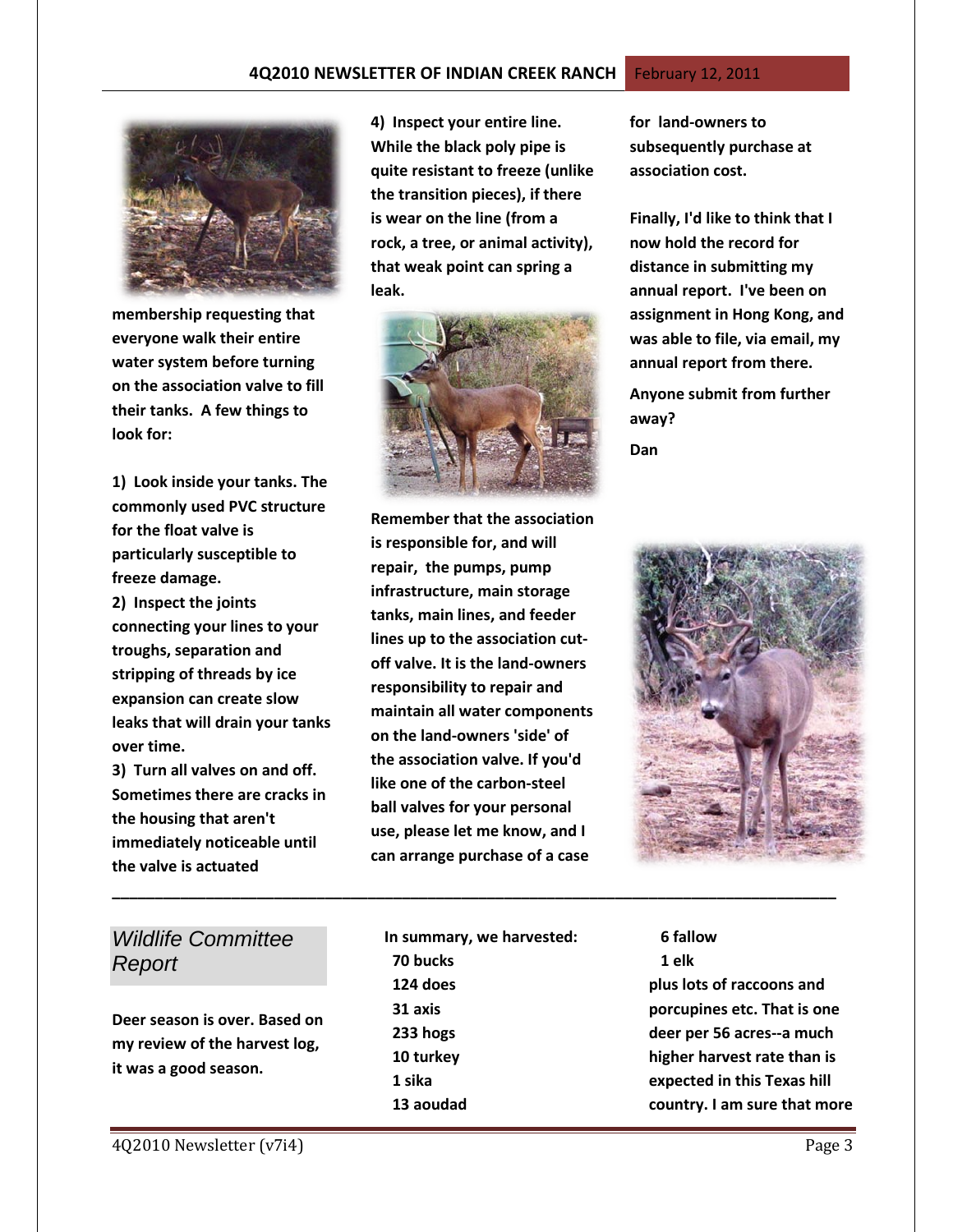

**game was harvested as some 20 tracts did not report. We did have a good response to our request for data as some 70 property owners did respond.** 

**Now we wait on rain and spring turkey season and look forward to fawns hitting the ground.** 

**Some good bucks made it through the season as I have seen pictures of quality bucks in January.**

**Hopefully everyone filed their 2010 wildlife management annual reports. As I drive over the ranch looking at the water lines and the roads, I see a lot of progress in habitat management. There is much for us to be proud of and to tell the central appraisal district. We have accomplished much collectively and we have considerate neighbors. I had several calls this past season** 

**from hunters who had trailed wounded animals to a property line and were trying to locate the adjacent property owner to request permission to pursue the animal across the line. For the coming season I would suggest that each of us should get and give advance approval to pursue wound-ed animals on neighbors property. This will save valuable time and enhance the ability to harvest that animal.**

**I have talked to Ryan Schmidt, the TPWD biologist for this area, and he expressed his desire to visit with owners and provide assistance as we pursue our management goals. He suggested that it might be productive to spend a day with a group of owners. Anyone interested can call me and I will try to set it up at a convenient time. I think** 





**such consultation would be very advantageous.** 

**As a final note, the recent winter blast produced subfreezing temperatures for 3+ days and caused considerable damage to our water system. I am sure that significant damage was suffered on each property on the ranch. After we get the main lines repaired and repressurized, it will be important for each of us to walk and inspect all lines and valves. It takes up to 5 days to fill some of the tanks while a major leak can empty a tank in 5 hours. Therefore it is important that all damage be found and repaired. If you find a leak on the main line let me know so I can put it on the repair list. Also, please remember to turn your valve off when you leave: three tanks were drained after the freeze through valves that were left open.** 

 **Randy**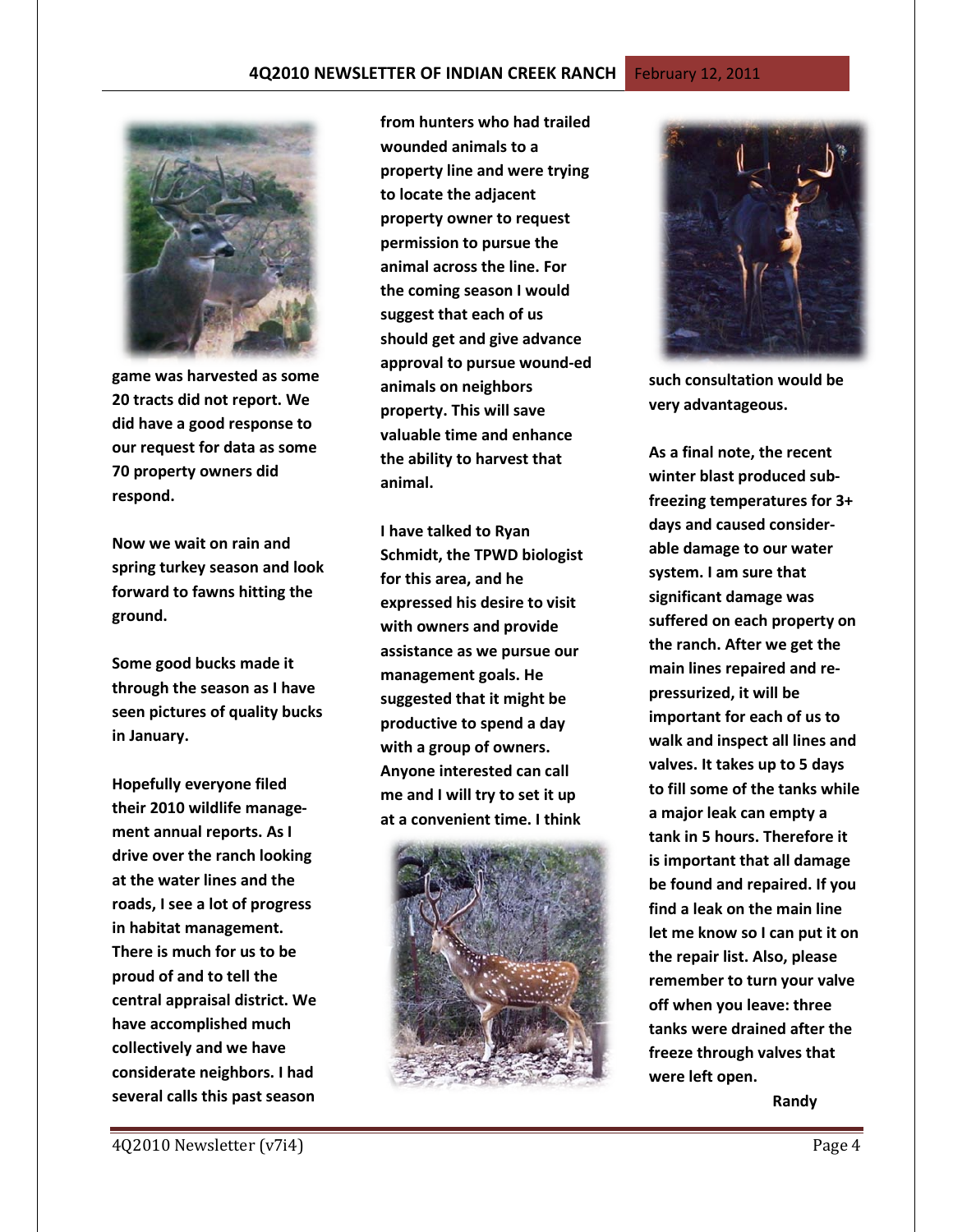

## *Treasurer's Report*

**Well, we finished the year by adding to our reserve for 2011. The 2011 Association Dues Invoices are on their way. Please pay them by March 31, 2011.**

### **Safe turkey hunting,**

**Robert**



## *Financial Report*

**Please see the newsletter sent out to all landowners.**